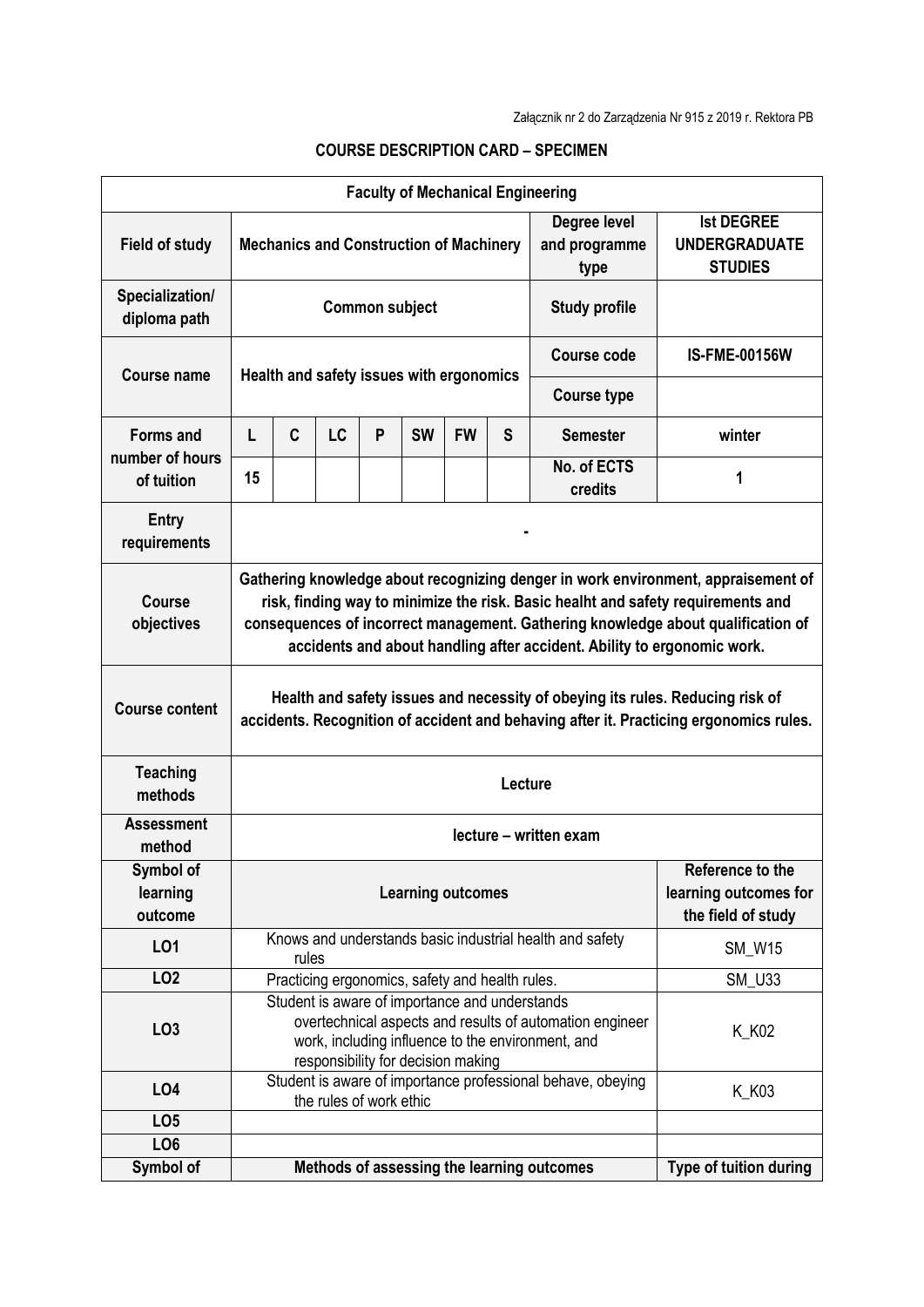| learning                                                                |                                                                                              | which the outcome is             |             |  |  |  |  |  |  |  |
|-------------------------------------------------------------------------|----------------------------------------------------------------------------------------------|----------------------------------|-------------|--|--|--|--|--|--|--|
| outcome                                                                 |                                                                                              | assessed                         |             |  |  |  |  |  |  |  |
| LO1                                                                     | Lecture - writeen test                                                                       |                                  |             |  |  |  |  |  |  |  |
| LO <sub>2</sub>                                                         | Lecture - writeen test                                                                       |                                  |             |  |  |  |  |  |  |  |
| LO <sub>3</sub>                                                         | Lecture - writeen test                                                                       |                                  |             |  |  |  |  |  |  |  |
| L04                                                                     | Lecture - writeen test                                                                       |                                  |             |  |  |  |  |  |  |  |
| LO <sub>5</sub>                                                         |                                                                                              |                                  |             |  |  |  |  |  |  |  |
| LO <sub>6</sub>                                                         |                                                                                              |                                  |             |  |  |  |  |  |  |  |
|                                                                         | No. of hours                                                                                 |                                  |             |  |  |  |  |  |  |  |
|                                                                         | lecture attendance                                                                           |                                  | $15x1 = 15$ |  |  |  |  |  |  |  |
|                                                                         | preparation for and participation in exams/tests                                             | 10                               |             |  |  |  |  |  |  |  |
|                                                                         |                                                                                              |                                  |             |  |  |  |  |  |  |  |
| <b>Calculation</b>                                                      |                                                                                              |                                  |             |  |  |  |  |  |  |  |
|                                                                         |                                                                                              |                                  |             |  |  |  |  |  |  |  |
|                                                                         |                                                                                              |                                  |             |  |  |  |  |  |  |  |
|                                                                         | <b>TOTAL:</b>                                                                                | 25                               |             |  |  |  |  |  |  |  |
|                                                                         | <b>HOURS</b>                                                                                 | No. of<br><b>ECTS</b><br>credits |             |  |  |  |  |  |  |  |
| Student workload – activities that require direct teacher participation | 15                                                                                           | 0,6                              |             |  |  |  |  |  |  |  |
|                                                                         | Student workload - practical activities                                                      | 10                               | 0,4         |  |  |  |  |  |  |  |
|                                                                         | 1. Abramowski m.: BHP 2013 : podręczny zbiór przepisów. Warszawa, wydaw. C.H.<br>Beck, 2013. |                                  |             |  |  |  |  |  |  |  |
| <b>Basic references</b>                                                 | 2. Kowal E.: Ekonomiczno-społeczne aspekty ergonomii. W-wa, Poznań 2002, PWN.                |                                  |             |  |  |  |  |  |  |  |
|                                                                         | 3. Medycyna ratunkowa. PZWL, W - wa 1999, 2000                                               |                                  |             |  |  |  |  |  |  |  |
|                                                                         | 4. Rączkowski B.: BHP w praktyce. ODDK, Gdańsk 2012.                                         |                                  |             |  |  |  |  |  |  |  |
|                                                                         | 1. Bukała W.: BHP w szkole : praktyczny poradnik z dokumentacją. Gdańsk: ODiDK,              |                                  |             |  |  |  |  |  |  |  |
| Supplementary                                                           | 2012.                                                                                        |                                  |             |  |  |  |  |  |  |  |
| references                                                              | 2. Dahlke G., Górny A: LinkHealth protection and ergonomics for human live quality           |                                  |             |  |  |  |  |  |  |  |
|                                                                         | formation. Publishing House of Poznan University of Technology, 2009.                        |                                  |             |  |  |  |  |  |  |  |
| Organisational<br>unit conducting                                       | Katedra Budowy i Eksploatacji Maszyn                                                         | Date of issuing the<br>programme |             |  |  |  |  |  |  |  |
| the course                                                              |                                                                                              |                                  |             |  |  |  |  |  |  |  |
| Author of the<br>programme                                              | Andrzej Borawski, PhD                                                                        | 17.03.2021                       |             |  |  |  |  |  |  |  |

**L – lecture, C – classes, LC – laboratory classes, P – project, SW – specialization workshop, FW - field work,**

## **S – seminar**

Please notice!

Depending on number of students enrolled for the subject hours of tuition are as follows (for each 30 hours given in course description card):

1 – 2 students - 5 hours of tuition hours;

3 – 4 students - 8 hours of tuition;